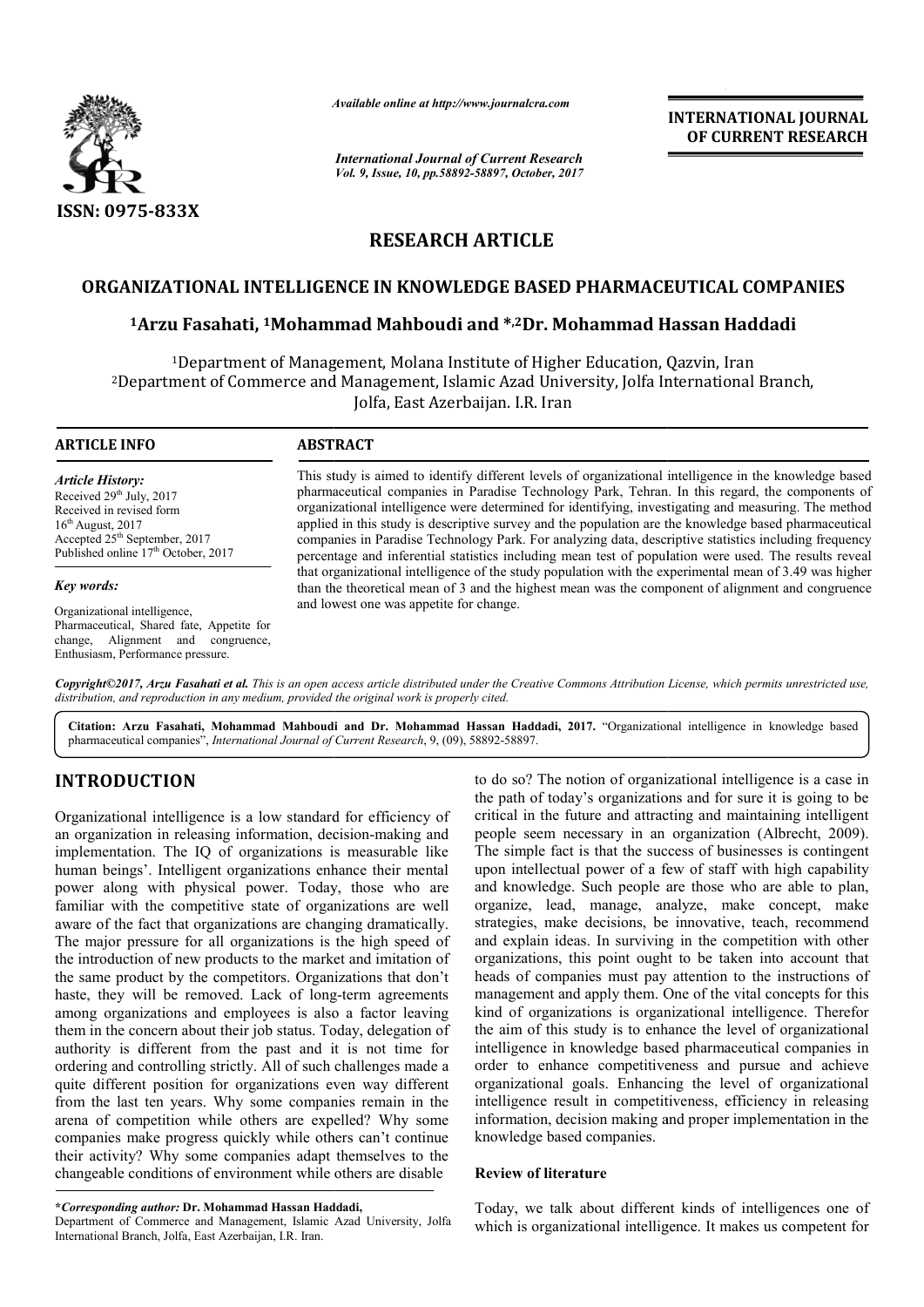decision-making. Organizational intelligence means having a comprehensive knowledge about all the influential factors on organizations. Having a deep knowledge of all the factors such as customers, competitors, economic environment, organizational processes and operations have high influence on the quality of management decisions in the organization (Abzari et al. 2006, P.25). We often witness a significant difference between the staff's performance. Some of them do their job eagerly and persistently and have better job performance compared to others, while the others must be pressured for doing minimum work. The quality and effectiveness of management and its function are determining and vital factorsfor development and welfare in the society. Presently, there are various factors influencing survival of service and industrial units, such factors change quickly and the changes are unpredictable. Most of the organizations work under the same conditions. Organizations must always adapt themselves to the changes. An organization not only changes its situation from time to time but also it is aware of the fact that the phenomenon of change is permanent and its survival will depend upon this procedure in the competitive world (Al Daft, 2011, P. 20). One of the most important capabilities of an organization is the organizational intelligence enhancing the capacity of changing the organization. Organizational intelligence is an ability using all intellectual abilities of organization to attain goal and the mission of organization (Albrecht, 2003, P. 25). The concept of organizational intelligence which is introduced in the recent years attracts scholars' and researchers' attention to the areas of knowledge including management and authorities of the organization. In other words, people who enjoy higher intelligence are more successful than others. Organizational intelligence is a new concept in the management and organizational books.

Researchers investigated organizational intelligence in different views of epistemology such as cognitive, behavioral, social and emotional. Each of these approaches leads to a path to recognize this complicated phenomenon and each of them are complementary for the other approaches for example, while cognitive view emphasizes inner processes and structures such as ability to process information, behavioral view investigates behavioral-environmental connections leading to the conformity of organizational behavior to the environment (Nasabi, 2008, P. 14). In addition to epistemological views, ontological basis of intelligence (whether individual or organizational) causes bewilderment in terms of who or what is in the area of organizational intelligence, as a result of this phenomenon, organizational intelligence is reduced. Organizational intelligence is related to individual intelligence with integration mechanism (organizational intelligence is formed by the accumulation of individual intelligence), transition between surface (individuals' intelligence is interpreted as organizational intelligence) and distribution (organizational intelligence appears in the structural patterns of thought and the interaction between the members of organization) (Sattari, Ghahfarrokhi, 2006, p. 15). Organizational intelligence is a social and group outcome, this means this intelligence is the result of group function of individuals serving as a unit (William, 1998, P.790). Another definition of organizational intelligence, organizational intelligence defines the process of troubleshooting of data collection, processing, interpreting and relating the required technical-political information in decision-making (Wilensky, 2000). The idea and concept of organizational intelligence includes other minor paradigms such as organizational learning and knowledge management (Yolles, 2005, P. 100).

Pundits found out that individuals and organizations enjoying high organizational intelligence variable have superiority over others in innovation and understanding organizational problems (Macgilchrist, 2004, P. 190). Recent studies in the field of human resources have revealed that the five characteristics of personality, aptitude, interest, intelligence and skill are effective on the advancement of the objectives of organizations, creating job satisfaction, organizational learning, tendency to knowledge, creativity coefficient and evaluating the staff. Today, it can certainly be claimed that identifying and using organizational intelligence can increase the power of competitiveness in an organization and make it distinctive from other organizations. The necessity to investigate organizational intelligence is now responding the current conditions and needs of managers. Taking advantage of organizational intelligence, organizations increase effectiveness of using current information structures along with their goals and the information will be developed from limited and operational form to be used in the executive layers of organizations for managers. Considering the fact that managers work in the organizations that are affected by internal and external environments and they are in need of the power of learning in accountability to their problems like other people. Therefore, the issue of organizational intelligence can help managers in this regard and enable them to be accountable to needs, problems and on time reaction to environmental changes with regard to their organizational memory. Thus, managers need organizational intelligence for the advancement of their organizational goals and achieving them so that they can improve their function by relying on them. Albrecht (2002) introduces organizational intelligence as the capacity and potential of an organization in improving its mental power and focusing that on the realization of the mission of organization. He considers this intelligence as an ability improving mental power of the organization and focusing it on achieving the mission. Albrecht (2003) provides an organizational model (Figure 1) having seven dimensions that include: strategic vision, shared fate, appetite for change, alignment and congruence, sprit, knowledge deployment and performance pressure (Albrecht, 2003, P. 25). Knowledge based pharmaceutical companies are the ones that are active in using innovation and inventing as well as commercializing the results of research and development including (design and production of items and services) in the field of high pharmaceutical technologies with high added value). Such companies are concerned about enhancing organizational intelligence that finally turns into the study issue in this paper. The aim of this study is to investigate components of organizational intelligence in knowledge based pharmaceutical companies using the seven dimension model of Albrecht. In Albrecht's view organizational intelligence falls into the following seven dimensions that are illustrated in the figure:

The organizational intelligence is the capacity of an organization inintegrating all mental abilities available and focusing them on achieving the mission. Strategic vision: ability to create, deduce and expressing a goal for an organization. Shared fate: feeling to have the same goal among all the members for attempt and function in synergistic form. Appetite for change: adaptability and inclination to change for the realization of strategic vision. Enthusiasm: psychologists consider that as the optional attempt as extra energy of the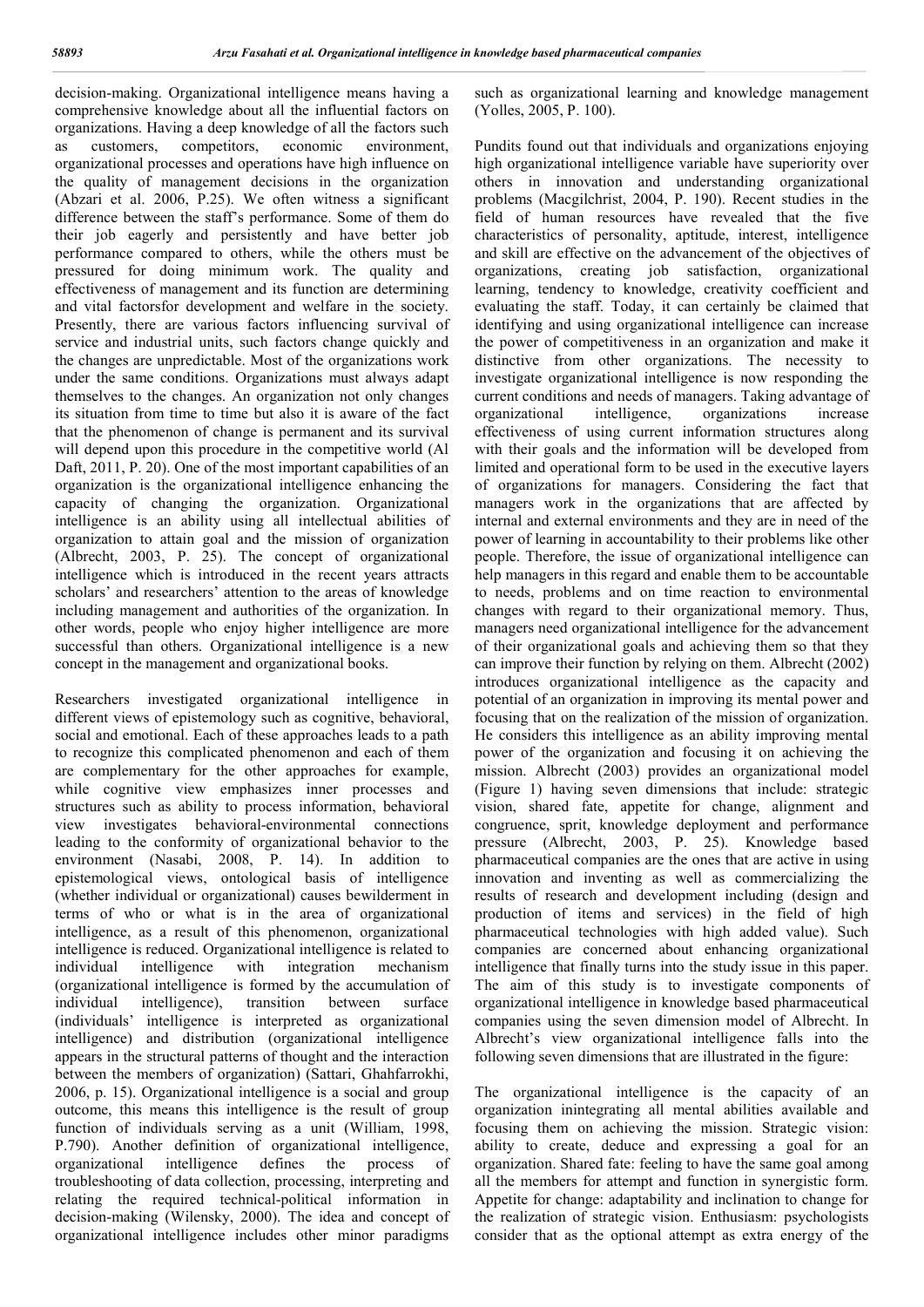members in higher level than what is going to be carried out. Alignment and congruence: existence of systems and series of specified regulations for implementation for people and groups. Applying knowledge: effective use of knowledge, information and data. Performance pressure: each of the executives must have their own executive position (Albrecht, 2003, P. 26). Intelligence as an attractive concept has attracted lots of attention in many fields even the ones outside the area of individual and cognitive psychology. One of the areas showing high interest in intelligence is management and organization. However, this concept is ambiguous for the researchers of organization and management. One of the reasons is lack of strong and coherent theoretical frameworks in this field. On the other hand, despite passage of one decade from the introduction of organizational intelligence, few researches conducted in the knowledge based companies on the aforementioned area. The importance of this study is that if the level of organizational intelligence is low in knowledge based companies, the possibility for development, commercialization and competitiveness will be decreased. Now that we realized the importance of the issue and no research conducted in knowledge based companies, we investigate components of organizational intelligence in such companies.



**Figure 1. Conceptual model of research (Albrecht, 2003)**

## **Main hypothesis**

Components of organizational intelligence is higher than average among the staff of Welfare Bank of Alborz province (considering the five option spectrum of Likert mean is 3).

Subsidiary hypotheses of the study

- H1. The factor of strategic vision is higher than average.
- H2. The component of shared fate is higher than average.
- H3. The element of aptitude for change is higher than average.
- H4. The component of sprit is higher than average.
- H5. The factor of alignment and congruence is higher than average.
- H6. The component of application of knowledge is higher than average.
- H7. The factor of performance pressure is higher than average.

## **Research Method**

The method of the study is been in two section, one was the theoretical study where data's were collected form the library materials like related books and Journals, and the second part which is the most important part of this studywas the collecting of the data through a standard questionnaire which is the most common method for data collection, at the same time statistical population being chosen through simple random bases. Later on we will discuss distribution of statistical sample in terms of organizational position, salary, education, work experience, gender and age.

## **Testing main hypothesis of the study**

Main hypothesis of the study: intelligence of the staff of knowledge based pharmaceutical companies of Paradise Technology Park is more than average. Therefore, the statistical hypotheses can be written as following:

H<sub>0</sub>: 
$$
\mu \le 3
$$
  
H<sub>1</sub>:  $\mu > 3$ 

As the results of test revealsin table No. 2, the value of t is significant in the significant level of 0.05 (higher than 1.96). Therefore, null hypothesis is rejected with 95 percent certainty. Thus, the research hypothesis is verified.

## **Testing one to seven subsidiary hypotheses**

**First hypothesis:** vision of the staff of knowledge based pharmaceutical companies of Paradise Technology Park is higher than average.

**Second hypothesis:** shared fate of the staff of knowledge based pharmaceutical companies of Paradise Technology Park is higher than average.

**Third hypothesis:** appetite for change is higher than average for the staff of knowledge based pharmaceutical companies of Paradise Technology Park.

**Fourth hypothesis:** sprit of the staff of knowledge based pharmaceutical companies of Paradise Technology Park is higher than average.

**Fifth hypothesis:** alignment and congruence ofthe staff of knowledge based pharmaceutical companies of Paradise Technology Park is higher than average.

**Sixth hypothesis:** application of knowledge by the staff of knowledge based pharmaceutical companies of Paradise Technology Park is higher than average.

**Seventh hypothesis:** performance of the staff of knowledge based pharmaceutical companies of Paradise Technology Park is higher than average. For all hypotheses: the following statistical hypotheses can be considered:

H<sub>0</sub>:  $μ ≤ 3$  $H_1$ :  $μ > 3$ 

As the results indicate in table No.3 that the test reveals for all hypotheses, the value of t is significant in the significant level of 0.05 (higher than 1.96). Therefore, null hypothesis is rejected with 95 percent certainty. Thus, the research hypothesis is verified.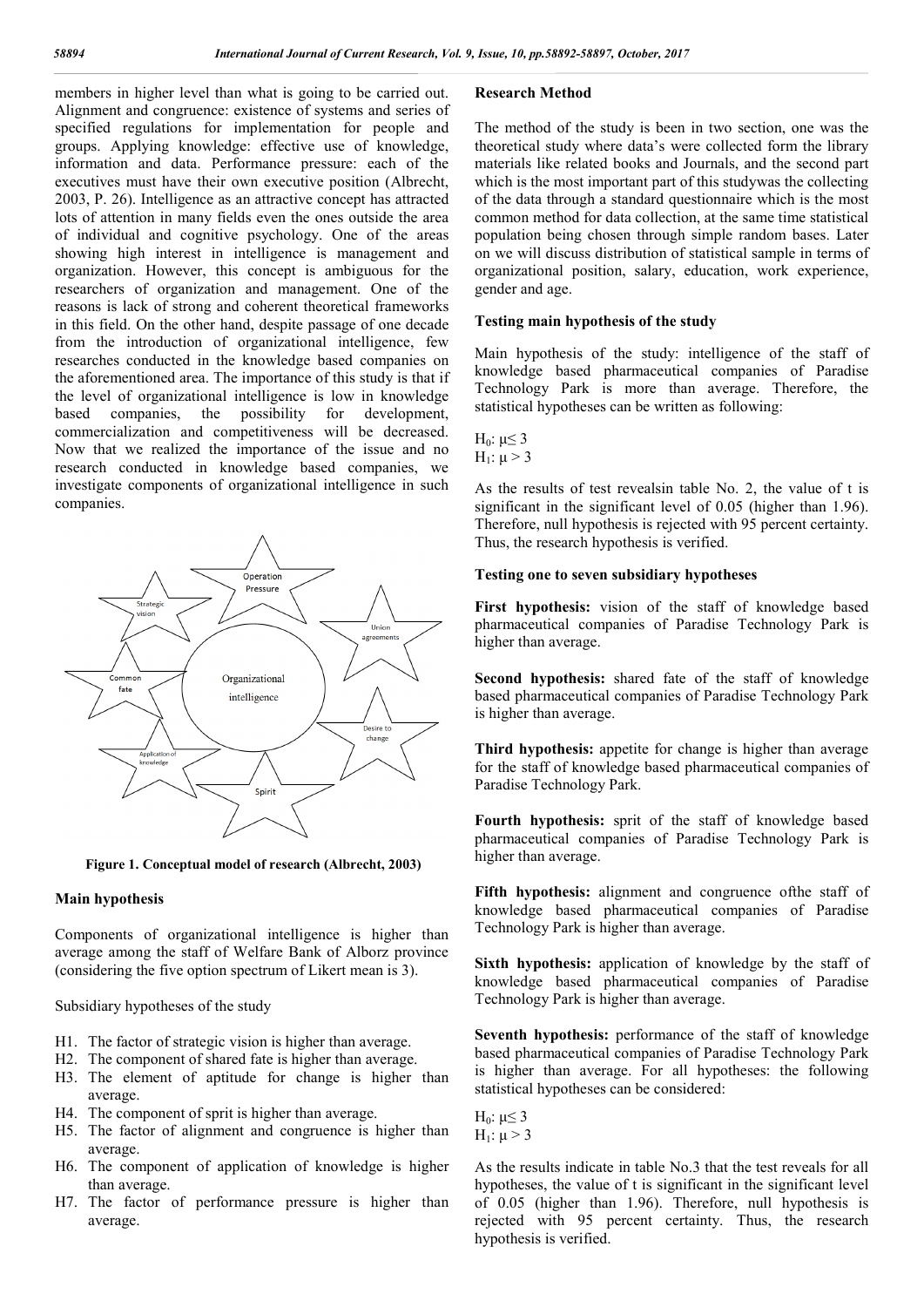| Work experience      | to 5     | 6 to 10           | 11 to 15          | 16 to 20         | 21 to 25 | Higher than 26 | Total |
|----------------------|----------|-------------------|-------------------|------------------|----------|----------------|-------|
| Percent of frequency |          | 34                | 48                |                  |          |                | 100   |
| Education            | Diploma  | A.A               | B.A               | Higher than M.A. | Total    |                |       |
| Frequency            | 18       | 18                | 50                |                  | 100      |                |       |
| Gender               | Male     | Female            | Total             |                  |          |                |       |
| Frequency            | 76       | 24                | 100               |                  |          |                |       |
| Age                  | Under 30 | Between 31 and 40 | Between 41 and 50 | Above 51         | Total    |                |       |
| Frequency            |          | 82                |                   |                  | 100      |                |       |

#### **Table 1. Demographic characteristics of the respondents**

## **Table 2. The results of above-mentioned hypothesis**

| Confidence interval at the confidence level of | 95 percent        | Mean difference | Level of significance | Level of freedom |                             |
|------------------------------------------------|-------------------|-----------------|-----------------------|------------------|-----------------------------|
| High line<br>0.632                             | Low line<br>0.552 | 0.495           | 0.000                 | .667<br>149      | Organizational intelligence |
|                                                |                   |                 |                       |                  |                             |

**Table 3. Single sample of the test**

| Single sample of the test                                     |        |                     |                          |                    |                                                   |       |
|---------------------------------------------------------------|--------|---------------------|--------------------------|--------------------|---------------------------------------------------|-------|
| Theoretical mean-3                                            |        |                     |                          |                    |                                                   |       |
| Row                                                           |        | Level of<br>freedom | Level of<br>significance | Mean<br>difference | Confidence interval at the level<br>of 95 percent |       |
| The results of the first hypothesis: vision                   | 10.627 | 148                 | 0.000                    | 0.521              | 0.642                                             | 0.760 |
| The results of the second hypothesis: shared fate             | 11.333 | 148                 | 000.0                    | 0.684              | 0.555                                             | 0.793 |
| The results of the third hypothesis: appetite for change      | 4.567  | 148                 | 0.000                    | 0.342              | 0.152                                             | 0.385 |
| The results of the fourth hypothesis: sprit                   | 7.556  | 148                 | 0.000                    | 0.278              | 0.256                                             | 0.485 |
| The results of the fifth hypothesis:                          | 13.345 | 148                 | 0.000                    | 0.752              | 0.640                                             | 0.864 |
| The results of the sixth hypothesis: application of knowledge | 5.345  | 148                 | 0.000                    | 0.28               | 0.149                                             |       |
| The results of the seventh hypothesis: performance            | 4.475  | 148                 | 0.000                    | 0.480              | 0.353                                             | 0.607 |

**Table 4. Results of researches in the Organization of Research and Planning**

| Components of intelligence of the company | Results of researches in the Organization<br>of Research and Planning | Saipa Plasco Car<br>Company | Knowledge based pharmaceutical<br>companies of Paradise Technology Park |  |
|-------------------------------------------|-----------------------------------------------------------------------|-----------------------------|-------------------------------------------------------------------------|--|
| Strategic vision                          | 3.17                                                                  | 4.66                        | 3.64                                                                    |  |
| Shared fate                               | 2.99                                                                  | 4.59                        | 3.67                                                                    |  |
| Appetite for change                       | 2.66                                                                  | 4.46                        | 3.26                                                                    |  |
| Sprit                                     | 2.69                                                                  | 4.39                        | 3.37                                                                    |  |
| Alignment and congruence                  | 2.66                                                                  | 4.68                        | 3.75                                                                    |  |
| Applying knowledge                        | 2.73                                                                  | 4.30                        | 3.28                                                                    |  |
| Performance pressure                      | 2.73                                                                  | 4.56                        | 3.48                                                                    |  |
| Company intelligence                      | 2.82                                                                  | 4.52                        | 3.49                                                                    |  |

# **DISCUSSION AND CONCLUSION**

The results shown in table No. 4 revealed that the mean of intelligence was 3.49 which was higher than theoretical mean of 3, in addition, Saipa Plasco Car Company was higher than average with the mean of 4.52 compared to the theoretical mean of 4 and the intelligence of the Organization of Research and Planning Education was less than average of 3 with the mean of 2.82.With regard to the results, the component of alignment and congruence in the staff of knowledge based pharmaceutical companies of Paradise Technology Park and Saipa Plasco Car Company has highest mean and appetite for change in knowledge based pharmaceutical companies and applying knowledge in Saipa Plasco Car Company have the lowest mean.

## **The results of the subsidiary hypotheses of the study were indicated as following:**

1. First subsidiary hypothesis: the company intelligence of the staff of knowledge based pharmaceutical companies of Paradise Technology Park in the strategic vision is more than average.

This hypothesis was verified using mean test of a population by providing mean of company intelligence as 3.64 that had

been mentionedamong the staff of knowledge based pharmaceutical companies of Paradise Technology Park. In fact, strategic vision is the ability to provide and implement goals and prepared strategies and the results suggest revision and continuous investigation of such strategies in the staff of knowledge based pharmaceutical companies of Paradise Technology Park.

2. Second subsidiary hypothesis: intelligence of the staff of knowledge based pharmaceutical companies of Paradise Technology Park in shared fate is higher than average.

This hypothesis was measured using mean test of a population and the results of test (3.67) show its verification. The aim of this hypothesis was the importance of encouraging the staff to have supportive vision toward organization and investigation of goals. Supportive vision is created for attempting synergistically as a result of shared goal among the members. On the other hand, one of the outstanding characteristics of the committed people is emphasizing the fate of organization which is the main area of discussion in shared fate. Results of the study reveal thatthe staff of knowledge based pharmaceutical companies of Paradise Technology Park put the principle of interference and sharing of the staff in the affairs and their participation in determining and achieving goals of the company, creating successful business teams and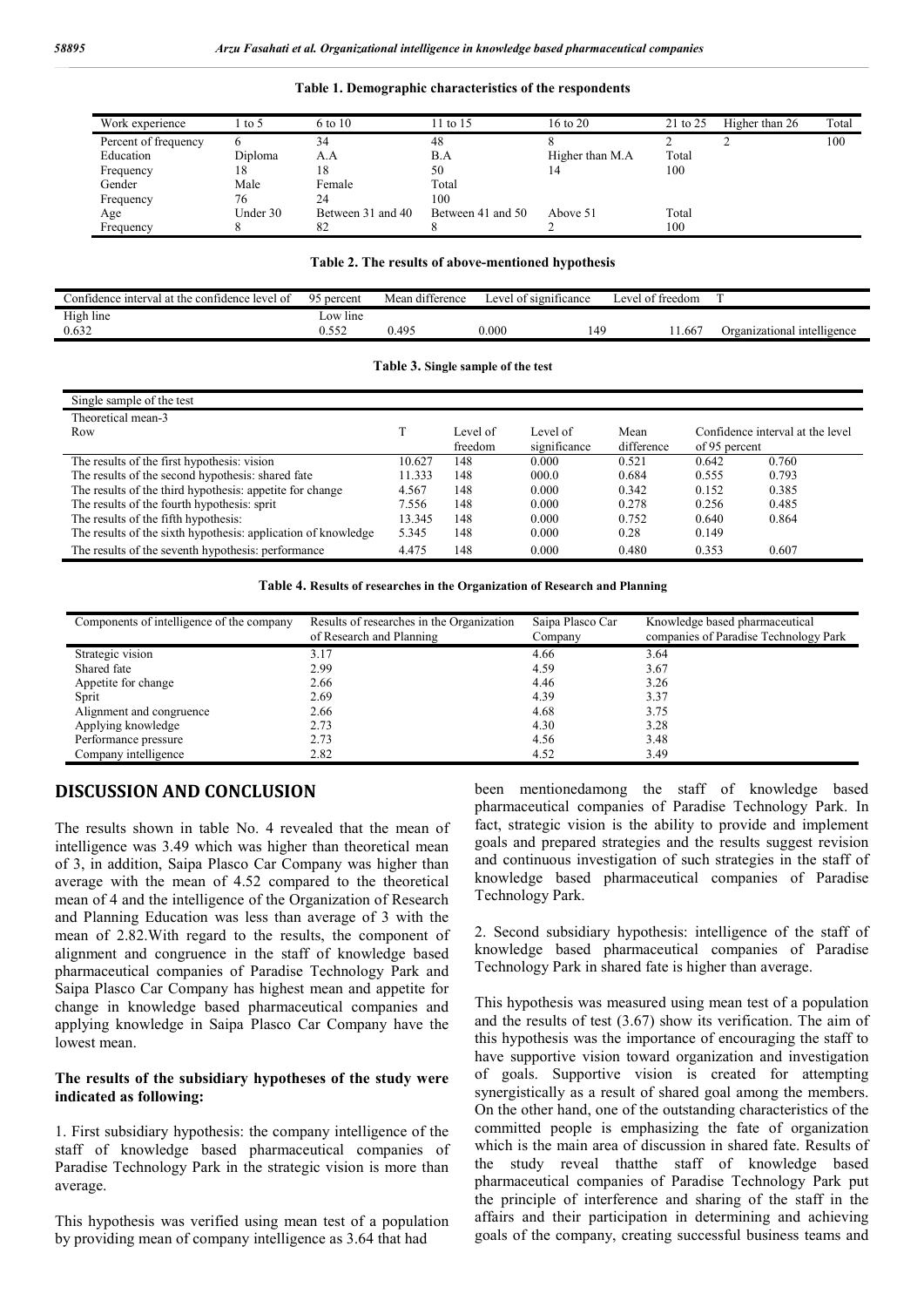strengthening cooperation among the members, creating job security and the sense of belonging to organization as the radical steps in reaching shared fate.

3. Third subsidiary hypothesis: the company intelligence of the staff of knowledge based pharmaceutical companies of Paradise Technology Park in appetite for change is more than average.

This hypothesis was verified by attaining the mean of 3.26 from testing the mean of a population, as it is observed it has the lowest mean among the components. The aim of this hypothesis also was encouraging progress in high levels that is summed up in appetite for change, interest in taking risk and curiosity and it is the feature of talented and potentially competent people to see to what extent it is available in the staff of knowledge based pharmaceutical companies of Paradise Technology Park. The outcomes of this study manifest that supporting the teams of developing and improving products and services, promoting business processes, encouraging the staff to make familiar and apply new technology and the proposition committees are for getting in line with the changes in the workplace in the staff of knowledge based pharmaceutical companies of Paradise Technology Park.

4. Fourth subsidiary hypothesis: company intelligence is more than average in the staff of knowledge based pharmaceutical companies of Paradise Technology Park in sprit.

This hypothesis was measured using the mean of a population and the results were verified with the mean of 3.37. In this hypothesis the aim was to give sprit to the staff of knowledge based pharmaceutical companies of Paradise Technology Park so that they function with more energy. They have tendency to use this component and their success depends on the success of the organization. Besides, optional attempts of the members of organization in achieving goals of the company is the effect of the above-mentioned encouraging factors.

5. Fifth subsidiary hypothesis: company intelligence is more than average in the staff of knowledge based pharmaceutical companies of Paradise Technology Park in alignment and congruence dimension.

This hypothesis was measured using the mean of a population and the results suggest its verification. With regard to the obtained mean (3.75), it is observed that the state of bank was described favorably in the above cases, but it is still far from the ideal. This hypothesis was mentioned so that it can be the cause of alignment and congruence, the presence of systems and series of specified laws to implement commands for individuals and groups. The outcomes of study reveal that lack of codified laws for executing commands will make lots of problems and disagreement for the working group.

6. Sixth subsidiary hypothesis: company intelligence is more than average in the staff of knowledge based pharmaceutical companies of Paradise Technology Park in the dimension of applying knowledge.

This hypothesis was measured using the test of mean of a population and the results of test (3.28) suggest that the component of applying knowledge has the lowest degree after appetite for change. While acceptable grade was obtained in this regard, it is far from ideal and requires more attempt of authorities to realize management strategies of knowledge to have a successful organization. The aim of this hypothesis was to investigate the importance and enforceability of knowledge and specialty. No one will be able to do so unless he has what it takes in that field. Assets of knowledge, systems and information technology are useful in the development of company intelligence in the staff of knowledge based pharmaceutical companies of Paradise Technology Park, intelligence is a God-given feature that needs to be strengthened and this requires technical knowledge and applying new and evolved knowledge in the organization.

7. Seventh subsidiary hypothesis: company intelligence is more than average in the staff of knowledge based pharmaceutical companies of Paradise Technology Park in the dimension of performance pressure.

This hypothesis was measured using the mean of a population and the results (3.48) manifest its verification. In this hypothesis we wanted to know if clear understanding of roles and responsibilities by the staff, proper working relationship among the unites, abrupt measures of directors for solving problems, receiving feedback and feeling of being effective for the organization can be factors for developing and promoting company intelligence. Therefore, recognition and promotion of company intelligence must be taken into consideration as a new subject whose reinforcement leads to the success of organization, then we will succeed in making organization attain its vision and mission.

# **Conclusion and propositions**

According to the findings of research, to develop organizational intelligence the managers of knowledge based pharmaceutical companies must continuously focus on the seven intelligent dimensions of organization. By the same token, the following eight steps are recommended to promote knowledge based companies into intelligent ones:

- Findings of the study reveal that the main verified hypothesis of organizational intelligence with the mean of 3.49 is higher than the theoretical mean of 3. Paying attention to the component of organizational intelligence results in the promotion of company intelligence and finally it leads to the formation of an intelligent company. Thus, it is proposed that the managers of knowledge based pharmaceutical companies put all components of company intelligence, its measurement, periodic investigation and its reevaluation in their agenda.
- Findings of the study reveal that the first verified subsidiary hypothesis with the component of strategic view with the mean of 3.64 is higher than the theoretical mean of 3. This finding manifests that emphasizing strategic vision can contribute to the enhancement of ability to provide and achieve goals and prepared strategies. In this regard, we propose that the managers of knowledge based pharmaceutical companies emphasize the development of this component among the staff. To perform this important task in the dimension of strategic vision: revision and rearrangement of structures compatible with the missions of company and the existence of a compiled